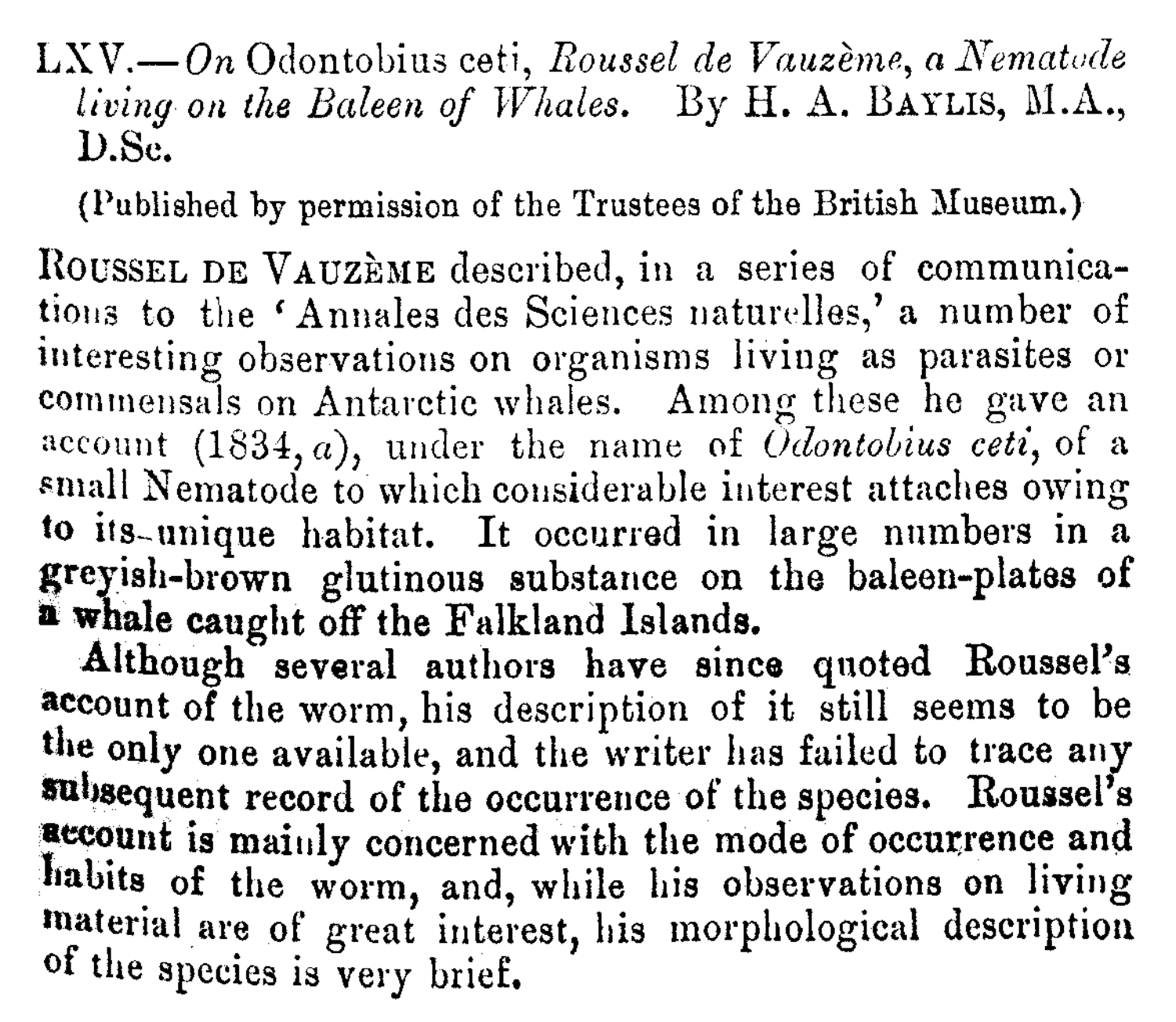The host, in the case of Roussel's material, was clearly the Southern right whale (Balaena australis), although the gives the determination of his whales incorrectly as  $B$ , mysticetus\*. His Excellency the Governor of the Falkland Islands has recently presented to the British Museum (Natural History) a quantity of material collected by Mr. A. G. Bennett at Deception Island, South Shetlands, in April 1923. This was obtained by scraping the baleen of two species of whales-the blue whale (Balaenoptera musculus L.) and the finner or common rorqual (Balcenoptera physalus, L.). In each case, besides other organisms, there are large numbers of a nematode which, in spite of the difference of hosts, is in all probability Odontobius ceti. The determination rests more particularly upon the figure given by Roussel (1834, pl. ix. fig. 3A), which evidently represents a female worm, and shows the spiral coiling of the slender posterior end which is very characteristic of the females among Mr. Bennett's specimens.

The following description is based upon material from  $Balenoptera$  physalus: $-$ 

## Odontobius ceti, Roussel de Vauzème, 1834.

The body is elongated and slender, not tapering much anteriorly, but rather thicker in the œsophageal region than in the succeeding portion. The length varies between about 2.8 mm.' and 4.75 mm. The maximum thickness, which in the male is at the level of the anus and in the female just in front of the vulva, is 0.04-0.06 mm. In the female the whole post-vulvar portion of the body is more slender than the pre-vulvar portion. The cuticular striations, if any, are exceedingly fine. There is a pair of lateral organs, or "amphids," situated a little behind the buccal cavity. These appear circular, but have a break in their contour, so that they are in reality very open spirals. The lateral fields apparently consist of a single row of cells with large nuclei. The anterior end is truncate. The diameter of the head is about 0.02 mm. Under a very high magnification two subdorsal and two subventral, exceedingly minute, cephalic bristles, or setiform papillæ, can be seen, and possibly there are others in a lateral position. These presumably represent the " pointes cornées" mentioned and figured by Roussel, though they are by no means so conspicuous as his figure indicates.

The mouth leads into a goblet-shaped buccal cavity which \* The writer is indebted to Sir S. F. Harmer, K.B.E., F.R.S., for the elucidation of this point.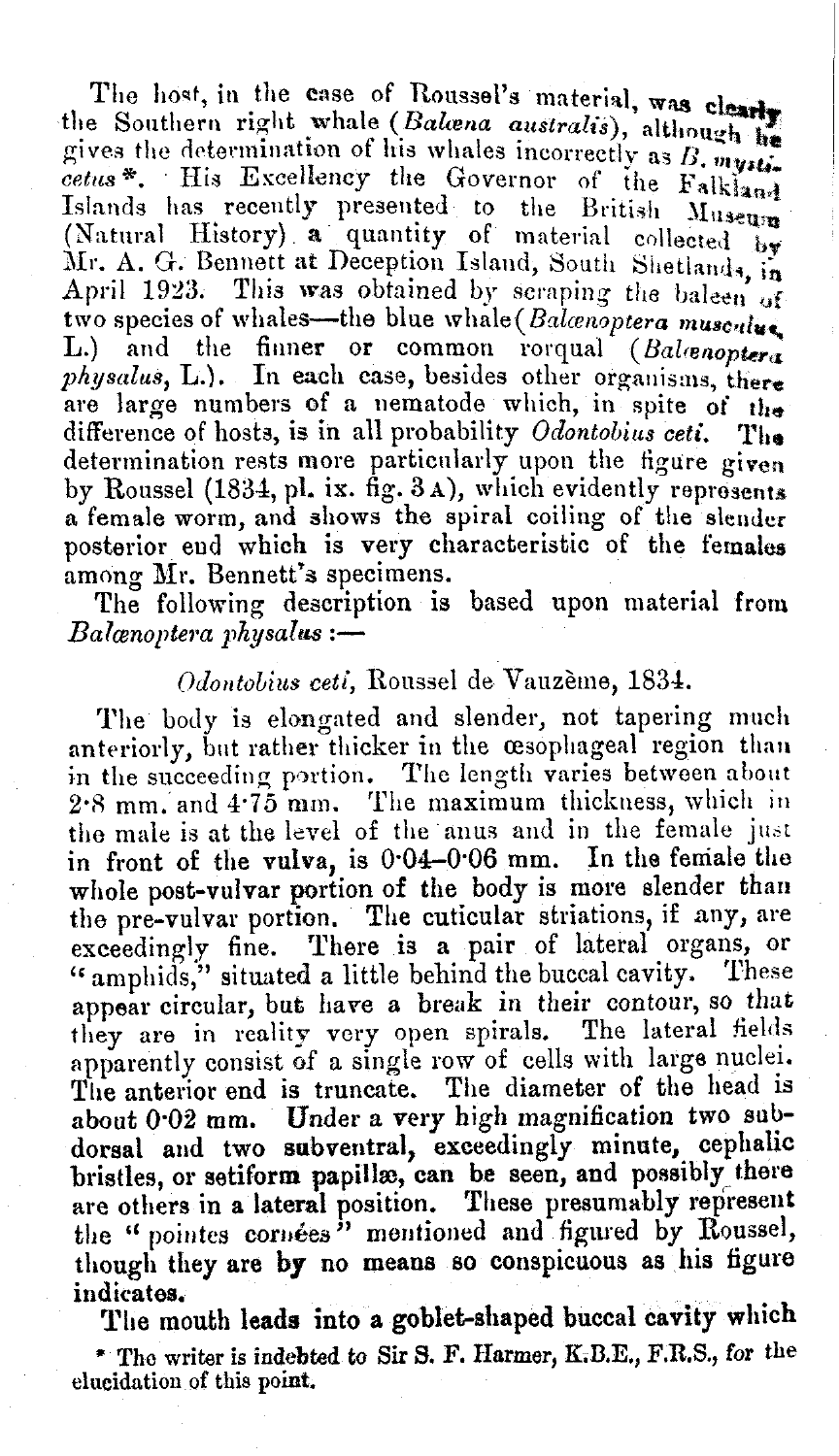is rather wider than deep, measuring about  $0.007 \times 0.012$  mm. At the base of this cavity, at the entrance to the osophagus, At the base of this cavity, at the emitance to the desophagus,<br>there are three blunt teeth. In addition to these, on what is



Odontobius ceti. Head of female; lateral view,  $a_{ij}$  " amphid."

probably the dorsal side, there is another tooth situated in the wall of the cavity and projecting very little beyond it. The œsophagus is simple, without a bulb, but expanding



Odontobius ceti. Caudal end of male; lateral view, a.p., accessory piece; s., left spicule. The scale represents 0.05 mm.

gradually posterioriy. Its length (measured from the extremity of the head) is  $0.22 - 0.38$  mm. The intestine is narrow immediately behind its junction with the oesophagus,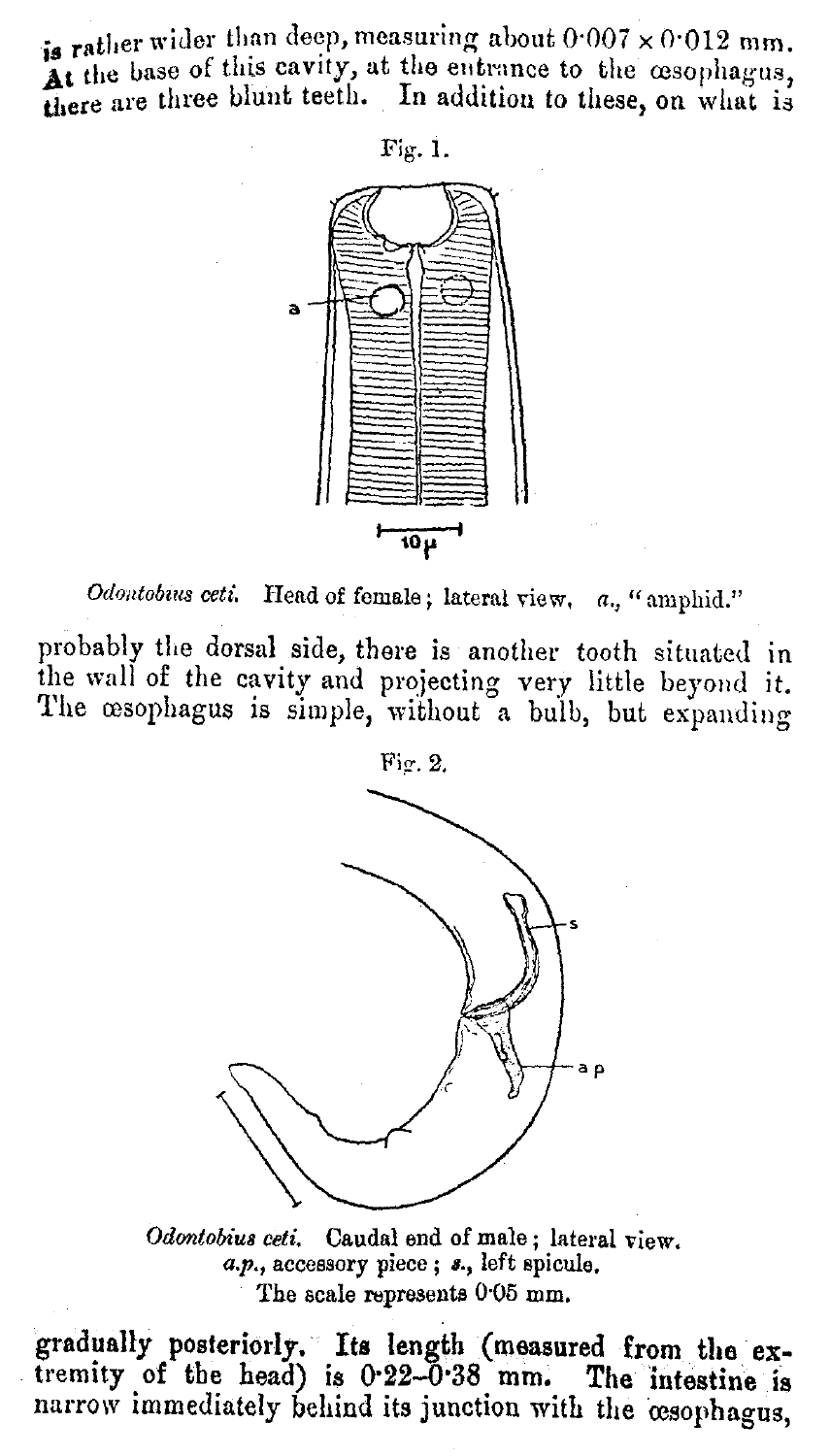and then expands suddenly. The nerve-ring is situated at about the middle of the cesophagus. No excretory pore or gland has been made out.

In both sexes there is a small clear space at the tip of the tail, perhaps representing an adhesive organ or "spinneret." No definite caudal glands have been seen, but the caudal region contains more nuclei than any other part of the body, and some of these may belong to cells connected with the terminal organ already mentioned. The tail of the male, which measures  $0.15-0.2$  mm. in length, is curled ventrally and bears, apparently, three pairs of postanal papillae,  $\dot{\rm o}$ which only the middle pair is large and conspicuous. There are two equal brownish spicules, which are flattened dorsoventrally and have expanded proximal ends. They measure 0.06 mm. in length. A large and well-chitinized accessory piece embraces the distal ends of the spicules near the cloacal aperture, and is produced into a long and stout process passing obliquely backwards and dorsally. The greatest passing obliquely backwards and dorsally. length of the accessory piece is about 0.036 mm. There is apparently a single testis, outstretched anteriorly.

The tail of the female is 0.25-0.38 mm. long. It is invariably curled dorsally, and usually forms a loose spiral coil. The vulva is situated very slightly behind the middle of the body (at  $2.25$  mm. from the posterior end in a specimen 4.75 mm. long), and leads directly into the uterus. The female genital apparatus is single, like that of the male, and lies entirely in front of the vulva. The terminal portion of the uterus, in mature females, contains from two to four large, unsegmented eggs, measuring about  $0.1 \times 0.047$  mm. This portion of the uterus is separated from the rest of the genital tube by a modified region composed of large cells (probably glands). The ovary is long, running straight forward, and not reflexed.

## The Genus Odontobius and its Systematic Position.

The general organization of the worm described above shows clearly that it belongs to the free-living group of Nematodes rather than to any of the strictly parasitic group It is, in fact, a free-living nematode that has taken to a semi-parasitic or commensal mode of life.

The general affinities of Odontobius were recognized by Nordmann (1840), Diesing (1851), Eberth (1863), Carus (1863), and Bastian (1865). Eberth gives a generic diagnosis (which is quoted by Bastian), but it is clear that this is based not on the genotype,  $O.$  ceti, which, apparently, he had not seen, but on certain other species described by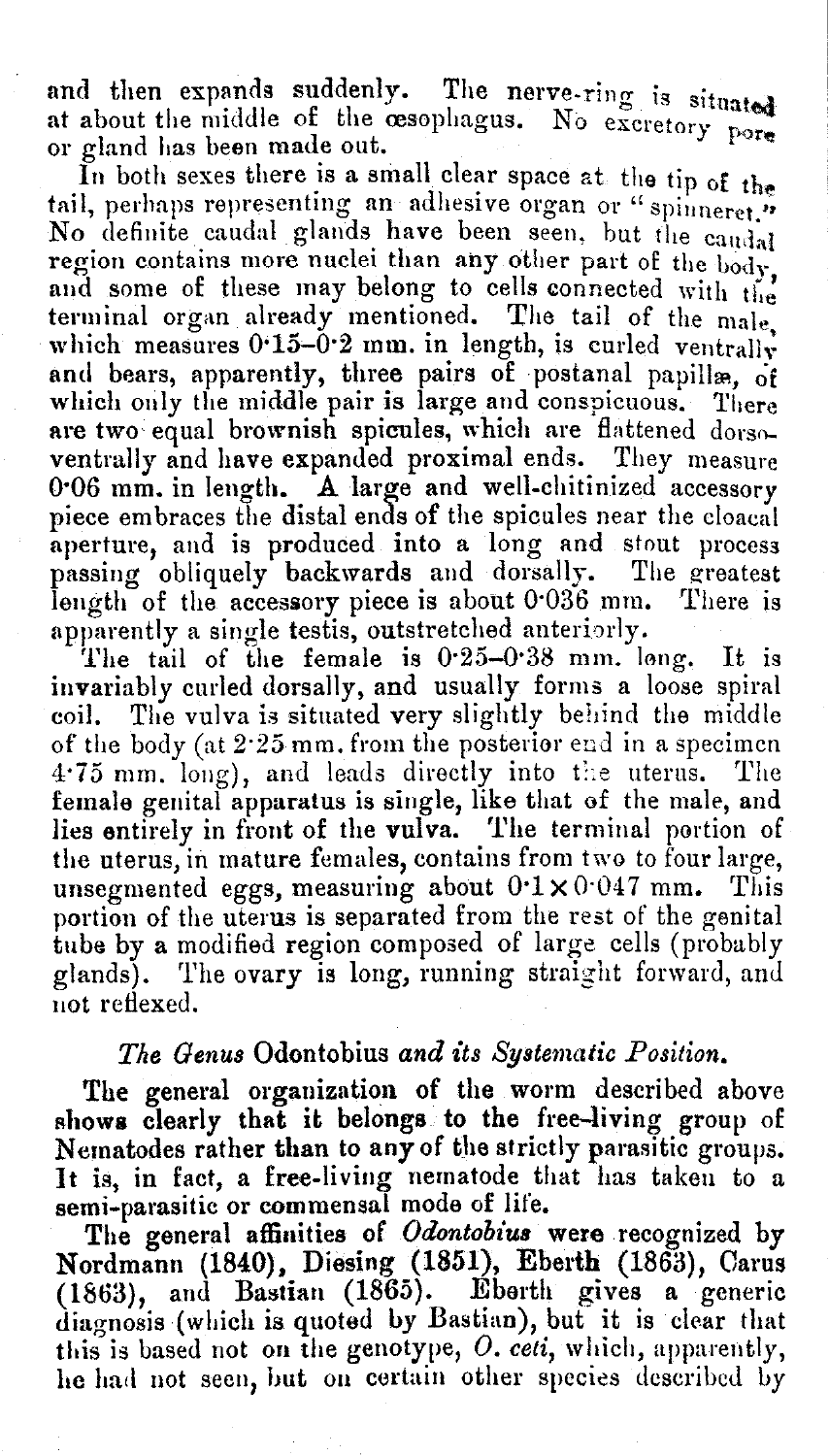him and attributed to the genus. The presence, for example, of "two pairs of spicules, one large and one small" (i. e., a pair of spicules and a pair of accessory pieces), mentioned in Eberth's diagnosis, indicates that these species are not congeneric with the form under discussion. However, in mentioning the presence of a buccal cavity armed with small teeth-a character omitted from the diagnosis, but given elsewhere,-Eberth (accidentally, as it seems, since the mouthstructure of  $O$ , cett had never been described) gave the most important clue to the affinities of *Odontobius*. He places it correctly near to Oncholaimus, Duj. According to the excellent classification of the free-living Nematodes recently worked out by Micoletzky (1922), it seems clear that a form with the characters described above must fall into the subfamily Oncholaiminae of the family Odontopharyngidae. Several of the genera contained in this subfamily are exclusively, or almost exclusively, marine. Of these, Odontobius probably approaches most closely to Oncholaimus, in which both testis and ovary are occasionally single, and the accessory piece of the male, when present, is also single.

## Remarks on the Biology of Odontobius.

The fauna and flora of the baleen plates of whales seem to provide a very interesting example of symbiotic association, though it is uncertain whether there is any real interdependence between the associated organisms. Roussel de Vauzème describes Odontobius as living in a layer of "tartar," a line in thickness, on the solid portions of the baleen-plates. This material, he says, is composed of an upper layer of white rounded "eggs," which are opaque and glistening, and contain "a substance which appears to be the unhatched embryo of a worm." Immediately below this layer he found another thicker layer, resembling brick-dust. Under a lens this was seen to be composed of " eggs" like the others, but brown, empty, and " showing a hole through which the worm has emerged." They were stuck to the baleen by means of a whitish cement, but easily separated. He remarks that at the beginning of winter in the Falklands the upper layer of white opaque " eggs " existed only in occasional spots, or not at all ; while in summer, at the height of the whaling season (from October to January), the plates were covered with it.

In a further paper  $(1834, b)$  Roussel describes certain " vesicles" adhering by their bases to the horny tissue of the baleen, and hidden by the "oviform material." He says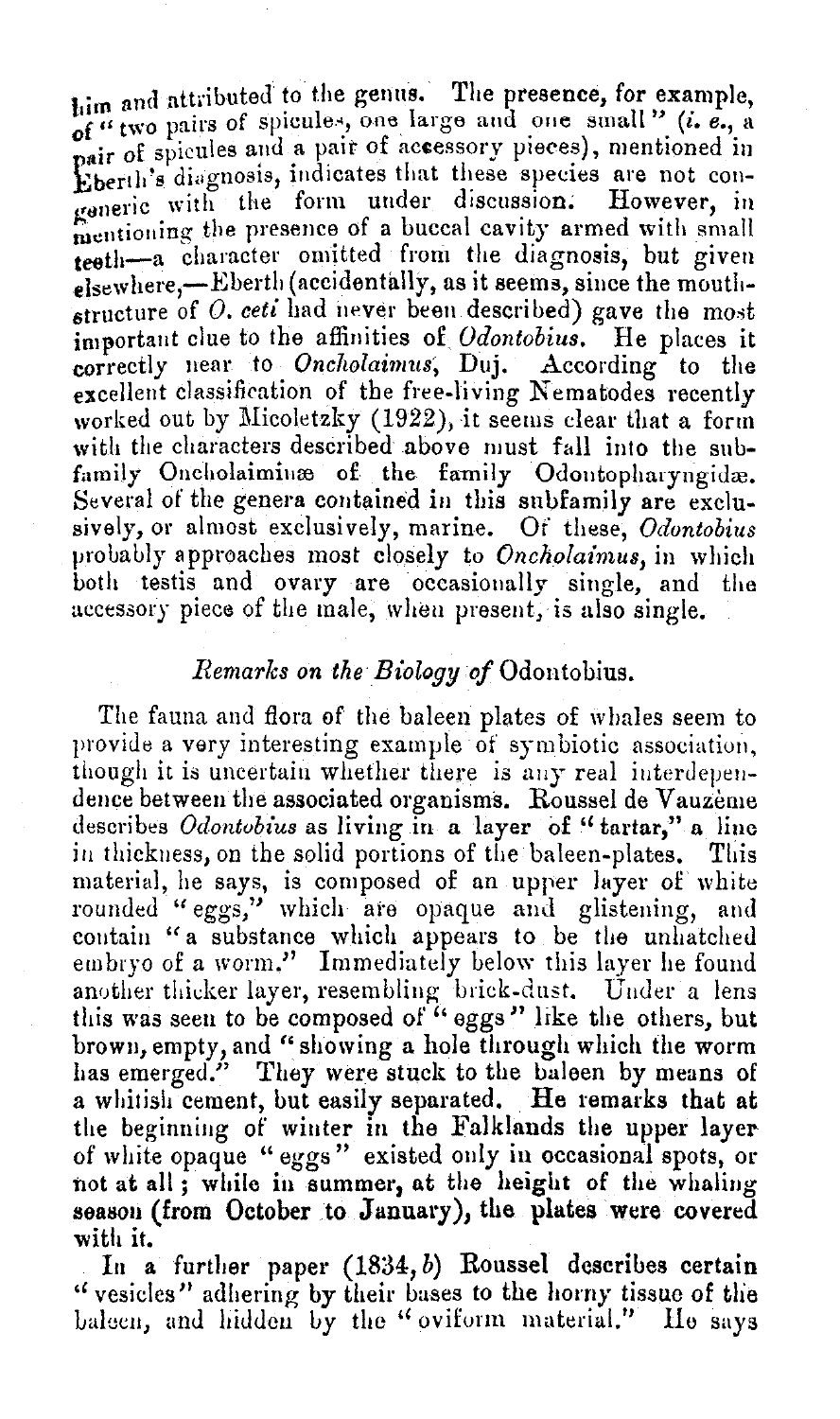that on removing the granular layer these objects are found projecting here and there, and compares their appearance to that of bottles standing on a table. These bodies he regards as "polyps" inhabiting bottle-shaped capsules, and names Pirolina ceti.

Woodcock and Lodge (1921) have described, under the name of Haematophagus megaptera, a remarkable ciliate Protozoon from the baleen-plates of Megaptera nodosa. Haematophagus assumes a number of different shapes,  $in$ cluding elongated sedentary forms inhabiting tubular envelopes, smaller vase-like forms, and ovoid resting forms of various sizes. It is interesting to note that among the type-material of H. megaptera, now in the British Museum (Natural History), Nematodes occur which appear to be identical with those described above from Balaenoptera, so that Megaptera nodosa is another host for Odontobius cett.

The material from Balaenoptera now described includes, besides the worms, diatoms of several kinds and numerous ciliate Protozoa, some of which Dr. Woodcock, who has kindly examined them, thinks probably identical with Hæmatophagus megapteræ. In addition to the more obvious ciliate forms, there are large numbers of ovoid bodies of various sizes, and these may be "resting stages" corresponding to those described by Woodcock and Lodge \*. At first some of the smaller ovoid bodies, showing a distinct hyaline envelope, were taken to be the eggs of  $\partial$  dontobius, but on further examination this view had to be abandoned. The smallest of them are nearly twice the size of the eggs observed in the uterus of the female worms.

In view of all the above-mentioned facts, the writer is inclined to believe that the " polyps" of Roussel may have been Protozoa somewhat allied to Haematophagus megaptera $\dagger$ , and that Roussel was mistaken in regarding the rounded bodies forming the "tartar" as the eggs of Odontobius. It seems more probable that they were "resting stages" belonging to the supposed protozoa.

The question arises, what becomes of the eggs laid by the females of Odontobius? Although the output of eggs by each individual female is evidently very small, the whole

\* Tubular forms seem to be absent, and Dr. Woodcock thinks the forms found represent a later phase of the life-cycle of the animal.

t Dr. Woodcock thinks that the pyriform shape precludes the possibility that Roussel's "polyp" was identical with Haematophagus, but agrees that it may have been some kind of Stentorid in a gelatinous envelope.